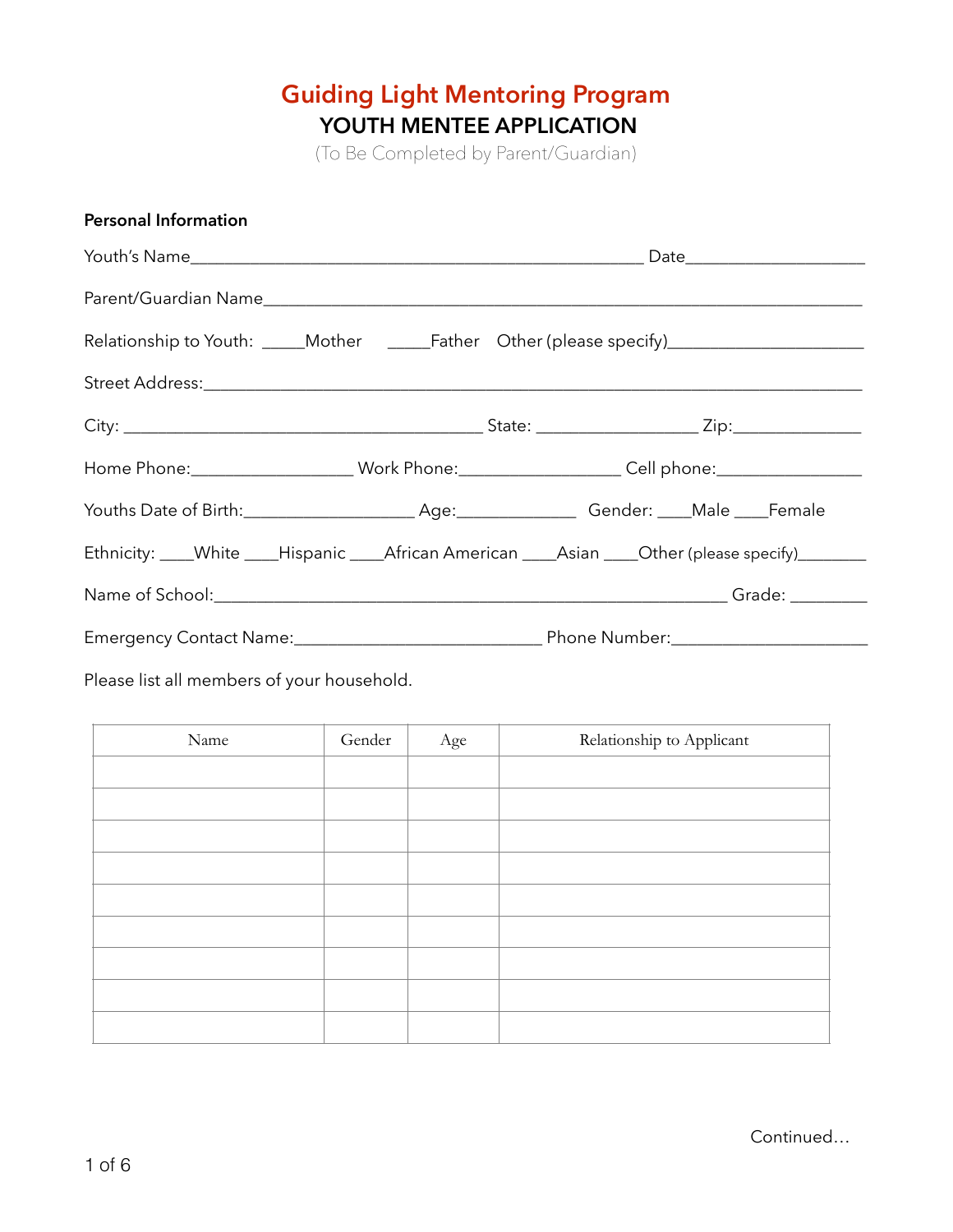#### **Application Questions**

Please answer all of the following questions as completely as possible. If more space is needed, use an extra sheet of paper. The answers to these questions will aid us in the matching process.

\_\_\_\_\_\_\_\_\_\_\_\_\_\_\_\_\_\_\_\_\_\_\_\_\_\_\_\_\_\_\_\_\_\_\_\_\_\_\_\_\_\_\_\_\_\_\_\_\_\_\_\_\_\_\_\_\_\_\_\_\_\_\_\_\_\_\_\_\_\_\_\_\_\_\_\_\_\_\_\_\_\_\_\_\_\_\_\_\_\_\_ \_\_\_\_\_\_\_\_\_\_\_\_\_\_\_\_\_\_\_\_\_\_\_\_\_\_\_\_\_\_\_\_\_\_\_\_\_\_\_\_\_\_\_\_\_\_\_\_\_\_\_\_\_\_\_\_\_\_\_\_\_\_\_\_\_\_\_\_\_\_\_\_\_\_\_\_\_\_\_\_\_\_\_\_\_\_\_\_\_\_\_ \_\_\_\_\_\_\_\_\_\_\_\_\_\_\_\_\_\_\_\_\_\_\_\_\_\_\_\_\_\_\_\_\_\_\_\_\_\_\_\_\_\_\_\_\_\_\_\_\_\_\_\_\_\_\_\_\_\_\_\_\_\_\_\_\_\_\_\_\_\_\_\_\_\_\_\_\_\_\_\_\_\_\_\_\_\_\_\_\_\_\_

1. Why do you/your child want to participate in a mentoring program?

2. Briefly describe your expectations of the mentoring program?

3. Is your child available to meet with a mentor a minimum of one hour per week? \_\_\_\_Yes \_\_\_\_ No

\_\_\_\_\_\_\_\_\_\_\_\_\_\_\_\_\_\_\_\_\_\_\_\_\_\_\_\_\_\_\_\_\_\_\_\_\_\_\_\_\_\_\_\_\_\_\_\_\_\_\_\_\_\_\_\_\_\_\_\_\_\_\_\_\_\_\_\_\_\_\_\_\_\_\_\_\_\_\_\_\_\_\_\_\_\_\_\_\_\_\_ \_\_\_\_\_\_\_\_\_\_\_\_\_\_\_\_\_\_\_\_\_\_\_\_\_\_\_\_\_\_\_\_\_\_\_\_\_\_\_\_\_\_\_\_\_\_\_\_\_\_\_\_\_\_\_\_\_\_\_\_\_\_\_\_\_\_\_\_\_\_\_\_\_\_\_\_\_\_\_\_\_\_\_\_\_\_\_\_\_\_\_

\_\_\_\_\_\_\_\_\_\_\_\_\_\_\_\_\_\_\_\_\_\_\_\_\_\_\_\_\_\_\_\_\_\_\_\_\_\_\_\_\_\_\_\_\_\_\_\_\_\_\_\_\_\_\_\_\_\_\_\_\_\_\_\_\_\_\_\_\_\_\_\_\_\_\_\_\_\_\_\_\_\_\_\_\_\_\_\_\_\_\_ \_\_\_\_\_\_\_\_\_\_\_\_\_\_\_\_\_\_\_\_\_\_\_\_\_\_\_\_\_\_\_\_\_\_\_\_\_\_\_\_\_\_\_\_\_\_\_\_\_\_\_\_\_\_\_\_\_\_\_\_\_\_\_\_\_\_\_\_\_\_\_\_\_\_\_\_\_\_\_\_\_\_\_\_\_\_\_\_\_\_\_

Please explain any particular scheduling issues that you may have.

4. Describe your child's school performance including grades, homework, attendance, behaviors, etc.

\_\_\_\_\_\_\_\_\_\_\_\_\_\_\_\_\_\_\_\_\_\_\_\_\_\_\_\_\_\_\_\_\_\_\_\_\_\_\_\_\_\_\_\_\_\_\_\_\_\_\_\_\_\_\_\_\_\_\_\_\_\_\_\_\_\_\_\_\_\_\_\_\_\_\_\_\_\_\_\_\_\_\_\_\_\_\_\_\_\_\_ \_\_\_\_\_\_\_\_\_\_\_\_\_\_\_\_\_\_\_\_\_\_\_\_\_\_\_\_\_\_\_\_\_\_\_\_\_\_\_\_\_\_\_\_\_\_\_\_\_\_\_\_\_\_\_\_\_\_\_\_\_\_\_\_\_\_\_\_\_\_\_\_\_\_\_\_\_\_\_\_\_\_\_\_\_\_\_\_\_\_\_

\_\_\_\_\_\_\_\_\_\_\_\_\_\_\_\_\_\_\_\_\_\_\_\_\_\_\_\_\_\_\_\_\_\_\_\_\_\_\_\_\_\_\_\_\_\_\_\_\_\_\_\_\_\_\_\_\_\_\_\_\_\_\_\_\_\_\_\_\_\_\_\_\_\_\_\_\_\_\_\_\_\_\_\_\_\_\_\_\_\_\_ \_\_\_\_\_\_\_\_\_\_\_\_\_\_\_\_\_\_\_\_\_\_\_\_\_\_\_\_\_\_\_\_\_\_\_\_\_\_\_\_\_\_\_\_\_\_\_\_\_\_\_\_\_\_\_\_\_\_\_\_\_\_\_\_\_\_\_\_\_\_\_\_\_\_\_\_\_\_\_\_\_\_\_\_\_\_\_\_\_\_\_

\_\_\_\_\_\_\_\_\_\_\_\_\_\_\_\_\_\_\_\_\_\_\_\_\_\_\_\_\_\_\_\_\_\_\_\_\_\_\_\_\_\_\_\_\_\_\_\_\_\_\_\_\_\_\_\_\_\_\_\_\_\_\_\_\_\_\_\_\_\_\_\_\_\_\_\_\_\_\_\_\_\_\_\_\_\_\_\_\_\_\_ \_\_\_\_\_\_\_\_\_\_\_\_\_\_\_\_\_\_\_\_\_\_\_\_\_\_\_\_\_\_\_\_\_\_\_\_\_\_\_\_\_\_\_\_\_\_\_\_\_\_\_\_\_\_\_\_\_\_\_\_\_\_\_\_\_\_\_\_\_\_\_\_\_\_\_\_\_\_\_\_\_\_\_\_\_\_\_\_\_\_\_

5. Does your child have friends? Please describe his/her friendships

6. Is your child currently having problems either at home or at school? If yes, provide details.

7. Has your child experience any traumatic events (i.e. death in the family, abuse, divorce)? If yes, please provide details.

8. Can you provide any additional background information that may be helpful in matching your son/ daughter with an appropriate mentor? (Anything that we should be aware of that could be a trigger for you or your child.)

\_\_\_\_\_\_\_\_\_\_\_\_\_\_\_\_\_\_\_\_\_\_\_\_\_\_\_\_\_\_\_\_\_\_\_\_\_\_\_\_\_\_\_\_\_\_\_\_\_\_\_\_\_\_\_\_\_\_\_\_\_\_\_\_\_\_\_\_\_\_\_\_\_\_\_\_\_\_\_\_\_\_\_\_\_\_\_\_\_\_\_ \_\_\_\_\_\_\_\_\_\_\_\_\_\_\_\_\_\_\_\_\_\_\_\_\_\_\_\_\_\_\_\_\_\_\_\_\_\_\_\_\_\_\_\_\_\_\_\_\_\_\_\_\_\_\_\_\_\_\_\_\_\_\_\_\_\_\_\_\_\_\_\_\_\_\_\_\_\_\_\_\_\_\_\_\_\_\_\_\_\_\_

\_\_\_\_\_\_\_\_\_\_\_\_\_\_\_\_\_\_\_\_\_\_\_\_\_\_\_\_\_\_\_\_\_\_\_\_\_\_\_\_\_\_\_\_\_\_\_\_\_\_\_\_\_\_\_\_\_\_\_\_\_\_\_\_\_\_\_\_\_\_\_\_\_\_\_\_\_\_\_\_\_\_\_\_\_\_\_\_\_\_\_ \_\_\_\_\_\_\_\_\_\_\_\_\_\_\_\_\_\_\_\_\_\_\_\_\_\_\_\_\_\_\_\_\_\_\_\_\_\_\_\_\_\_\_\_\_\_\_\_\_\_\_\_\_\_\_\_\_\_\_\_\_\_\_\_\_\_\_\_\_\_\_\_\_\_\_\_\_\_\_\_\_\_\_\_\_\_\_\_\_\_\_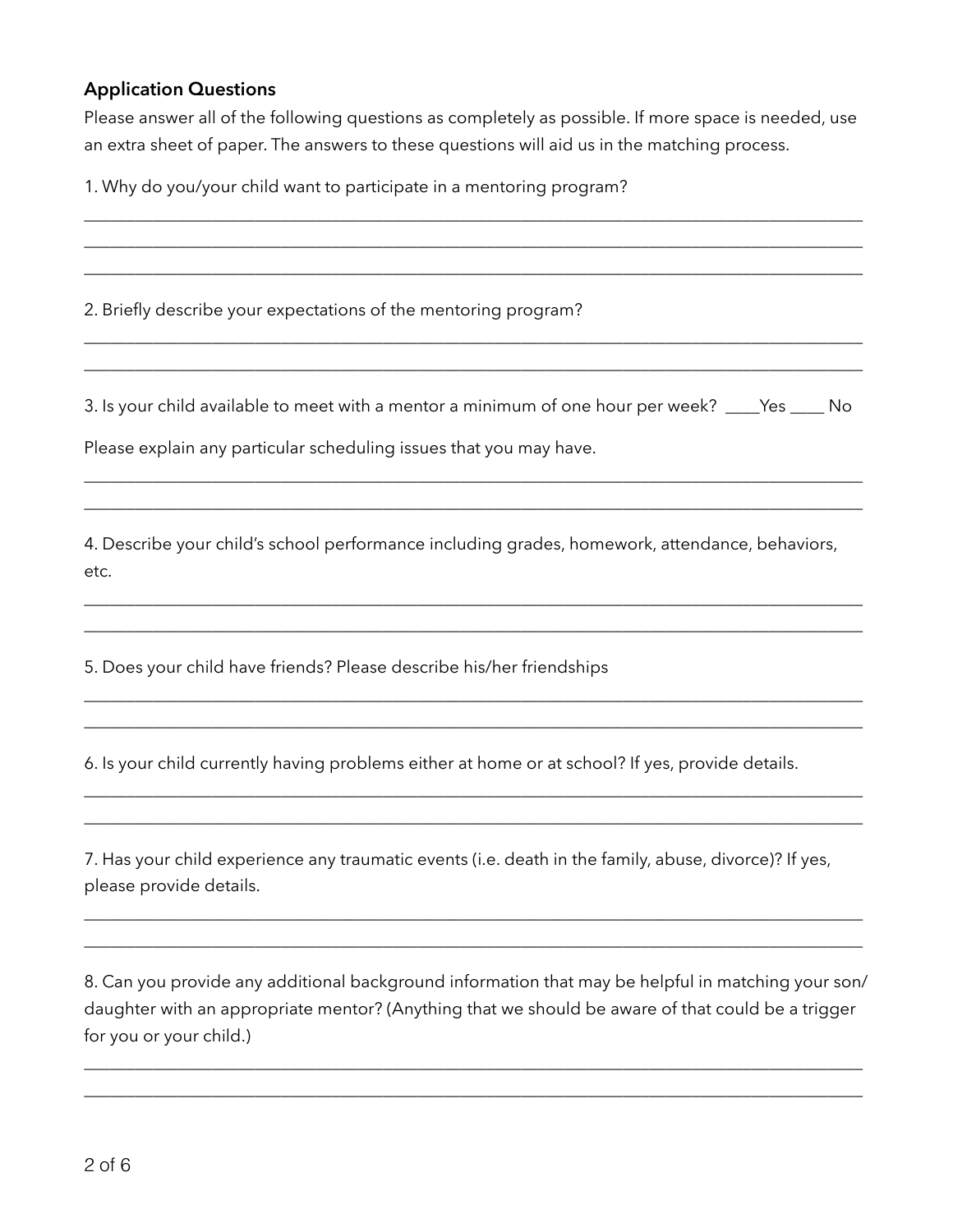9. Do you have any religious preferences you would like for us to take into consideration?

\_\_\_\_\_\_\_\_\_\_\_\_\_\_\_\_\_\_\_\_\_\_\_\_\_\_\_\_\_\_\_\_\_\_\_\_\_\_\_\_\_\_\_\_\_\_\_\_\_\_\_\_\_\_\_\_\_\_\_\_\_\_\_\_\_\_\_\_\_\_\_\_\_\_\_\_\_\_\_\_\_\_\_\_\_\_\_\_\_\_\_

| 10. Is there anyone your child should not have contact with?                                                |  |  |  |  |
|-------------------------------------------------------------------------------------------------------------|--|--|--|--|
| ,我们也不能在这里的,我们也不能在这里的,我们也不能在这里的,我们也不能不能不能不能不能不能不能不能不能不能。""我们,我们也不能不能不能不能不能不能不能不能不能<br><b>Medical History</b> |  |  |  |  |
|                                                                                                             |  |  |  |  |
|                                                                                                             |  |  |  |  |
|                                                                                                             |  |  |  |  |
|                                                                                                             |  |  |  |  |
| Does your son/daughter have any physical problems or limitations? ____Yes _____No                           |  |  |  |  |
| Is your son/daughter receiving treatment for any medical issues? ____Yes ____No                             |  |  |  |  |
| Is he/she currently taking any type of medications? ____Yes ____No                                          |  |  |  |  |
|                                                                                                             |  |  |  |  |
| Does your son/daughter have any known allergies or adverse reactions to medications?                        |  |  |  |  |
|                                                                                                             |  |  |  |  |
| Does your son/daughter have any emotional issues right now? _____Yes _____No                                |  |  |  |  |
|                                                                                                             |  |  |  |  |
| Is your son/daughter currently seeing a counselor or therapist? ____Yes _____No                             |  |  |  |  |
|                                                                                                             |  |  |  |  |

### *Please read this carefully before signing:*

We appreciate you and your child's interest in his/her becoming a mentee. This application is intended as a means of informing and gaining the consent of the parent/guardian to allow their son/ daughter to participate in the mentoring program.

After receiving this completed application from you, we will evaluate the information and send you a letter letting you know if your child has been accepted into the mentoring program. Much of the information that you supply in this application packet will be used to match your child with an appropriate mentor. Therfore, the mentoring staff may, at times, need to access and share this information with prospective mentors and other parties when it is in the best interest of the match. However, we do not reveal names until there is an initial interest from the mentee, parent/guardian, and mentor based upon anonymous information provided about each other.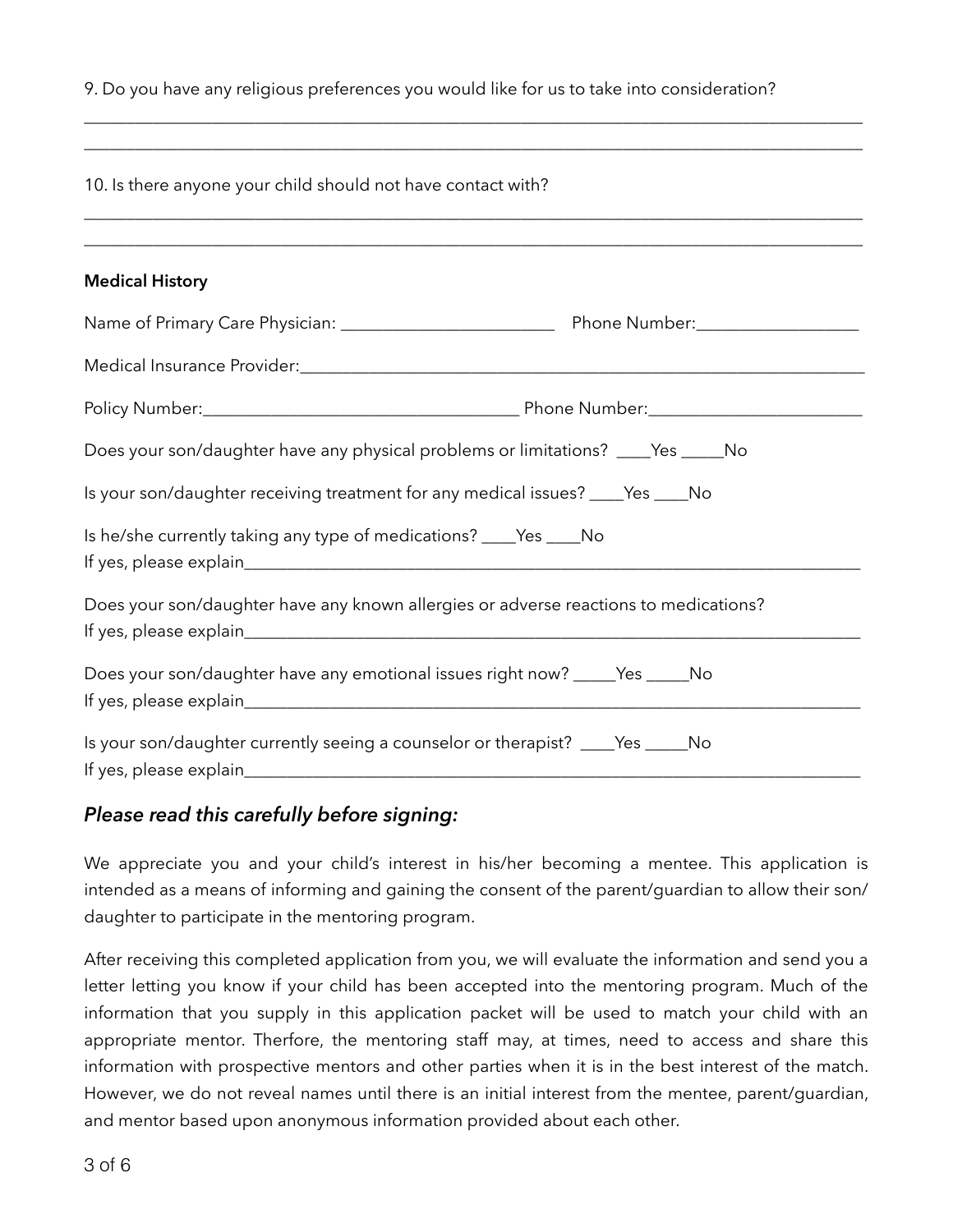#### **Please INITIAL each of the following—**

\_\_\_\_ I give my informed consent and permission for my child to participate in the Guiding Light Mentoring Program and its related activities.

\_\_\_\_I agree to have my child follow all of the mentoring program guidelines and understand that any violation on my child's part may result in suspension and/or termination of the mentoring relationship.

\_\_\_\_I hereby acknowledge that my child may be transported by his/her mentor while participating in the mentorship program, and that such transportation is voluntary and at his/her own risk.

\_\_\_\_ I release the Guiding Light Mentoring Program of all liability of injury, death, or damages to me, my child, family, estate, heirs, or assigns that may result from his/her participation in the program, including but not limited to transportation, and hold harmless any mentor, program staff, or other representatives, both collectively and individually, of any injury, physical or emotional, other than where gross negligence has been determined.

I understand that I must return all of the following completed items along with this application, and that any incomplete information will result in the delay of this application being processed:

- Signed application
- Contact and Information Release Form
- Youth Mentee Guidelines/Instructions Form

By signing below, I attest to the truthfulness of all information listed on this application and agree to all of the above terms and conditions.

\_\_\_\_\_\_\_\_\_\_\_\_\_\_\_\_\_\_\_\_\_\_\_\_\_\_\_\_\_\_\_\_\_\_\_\_\_\_\_\_\_\_\_\_\_\_\_\_\_\_\_\_\_\_ \_\_\_\_\_\_\_\_\_\_\_\_\_\_\_\_\_\_\_\_

Parent/Guardian Signature **Date** Date Date

Please return or mail this application and all items listed above to

## **Guiding Light Mentoring Program**

A Children's Lantern project

Attn: Cathy Davis 320 Jackson Ave. Defiance, OH 43512 419.913.2473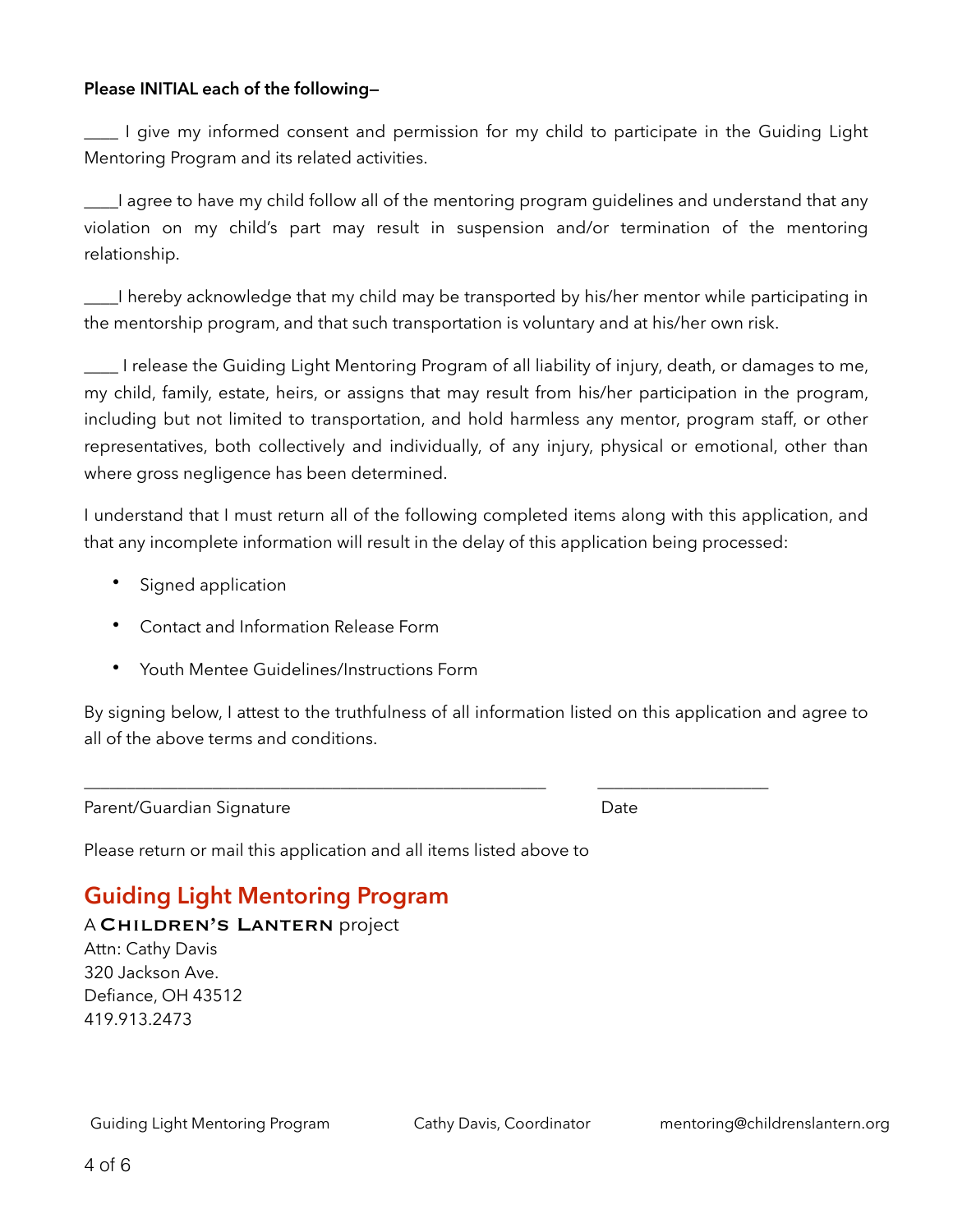## **Guiding Light Mentoring Program Contact and Information Release**

(To Be Completed by the Parent/Guardian)

| You<br>געו<br>`rn∈<br>זונונ<br>$\sim$<br>_______ | . .<br>______ |
|--------------------------------------------------|---------------|
|--------------------------------------------------|---------------|

I hereby grant permission for the Guiding Light Mentoring Program to make contact with my child and conduct a personal interview for the purpose of applying to be a mentee.

Further, I understand that basic information about my child will be anonymously (without names) shared with a prospective mentor(s) to aid in determining a suitable match. Once a mentor/mentee match is determined, my and my child's identity and other relevant information will be shared with the mentor to the extent it aids in facilitating a successful match.

| Parent/Guardian Signature | Date |                |  |
|---------------------------|------|----------------|--|
|                           |      |                |  |
|                           |      | Zip:__________ |  |
|                           |      |                |  |